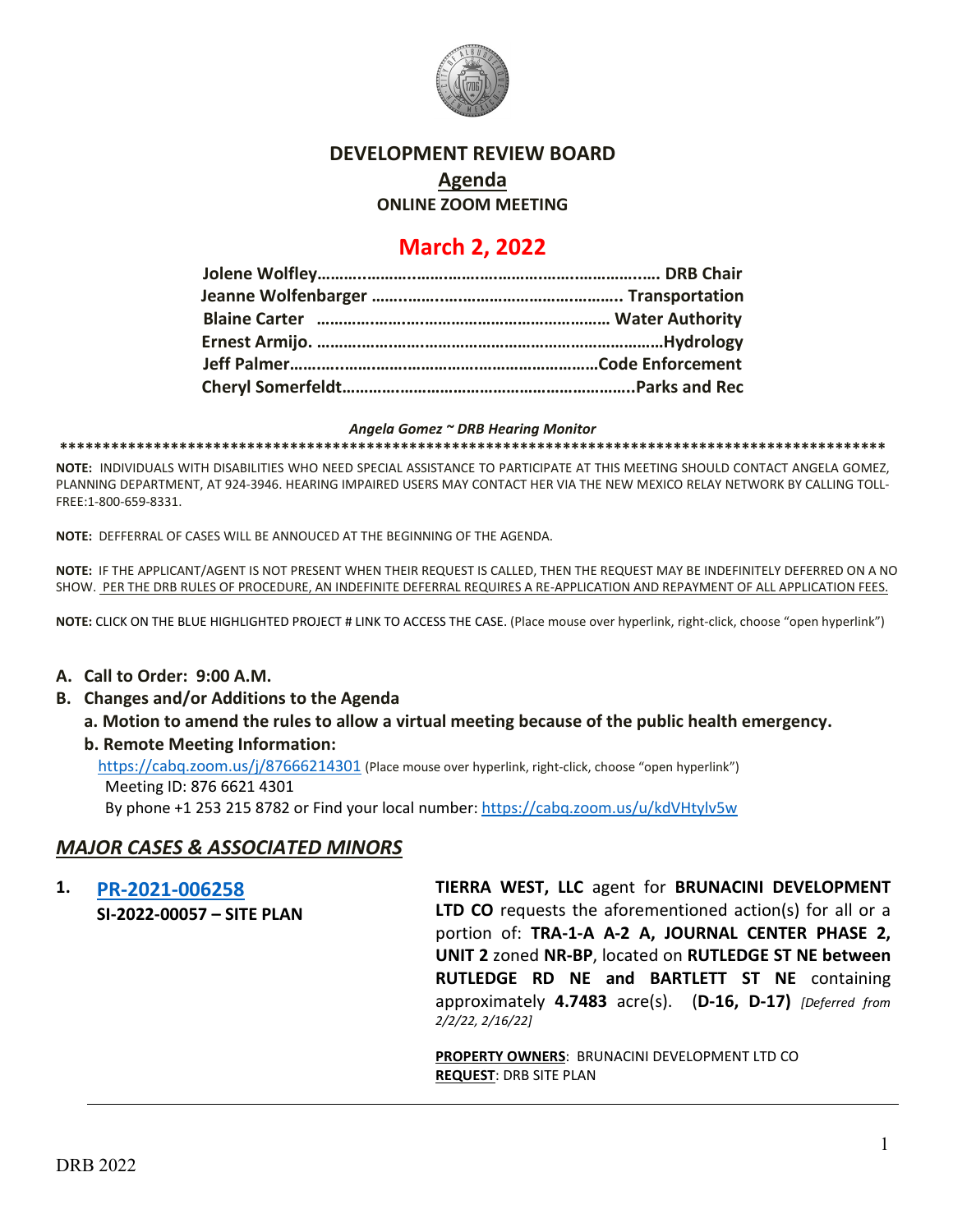| 2. | PR-2021-006258<br>SD-2022-00005 - PRELIMINARY/FINAL<br><b>PLAT</b> | CSI - CARTESIAN SURVEYS, INC. agent for BRUNACINI<br>DEVELOPMENT LTD CO. requests the aforementioned<br>action(s) for all or a portion of: TRACT A-1-A, A-2-A, UNIT 2,<br>JOURNAL CENTER PHASE 2 zoned NR-BP, located on<br>RUTLEDGE ST NE between RUTLEDGE RD NE and<br><b>BARTLETT ST NE</b> containing approximately 4.7483 acre(s).<br>(D-16 & D-17) [Deferred from 1/19/22, 2/2/22, 2/16/22] |
|----|--------------------------------------------------------------------|---------------------------------------------------------------------------------------------------------------------------------------------------------------------------------------------------------------------------------------------------------------------------------------------------------------------------------------------------------------------------------------------------|
|    |                                                                    | <b>PROPERTY OWNERS: BRUNACINI DEVELOPMENT LTD CO.</b><br><b>REQUEST:</b> CREATE ONE NEW TRACT FROM TWO EXISTNG PORTIONS OF<br><b>TRACTS</b>                                                                                                                                                                                                                                                       |

## *MAJOR CASES*

| 3. | PR-2021-006336<br>SI-2021-02091 - SITE PLAN           | TIERRA WEST, LLC - VINCE CARRICA agent for DENNIS<br><b>ROMERO</b> requests the aforementioned action(s) for all or a<br>portion of: LOT 1, BLOCK 3 TOWN OF ATRISCO GRANT<br>zoned NR-BP, located on 10320 CENTRAL AVE SW between<br>CENTRAL AVE and<br><b>SUNSET</b><br><b>GARDENS</b><br>containing<br>approximately 4.0 acre(s). (L-08) [Deferred from 1/5/22, 1/19/22,<br>1/26/22, 3/2/22<br><b>PROPERTY OWNERS: DENNIS ROMERO</b><br><b>REQUEST: DRB SITE PLAN FOR SELF STORAGE FACILITY</b>                                            |
|----|-------------------------------------------------------|----------------------------------------------------------------------------------------------------------------------------------------------------------------------------------------------------------------------------------------------------------------------------------------------------------------------------------------------------------------------------------------------------------------------------------------------------------------------------------------------------------------------------------------------|
| 4. | PR-2022-006547<br>SI-2022-00216 - SITE PLAN           | <b>ROSE MIRANDA</b> requests the aforementioned action(s) for<br>all or a portion of: LOT 2A1, NORTHEAST PORTION OF<br>BLACK RANCH zoned MX-L, located at 10126 COORS BLVD<br>NW containing approximately 1.247 acre(s). (B-14)<br>PROPERTY OWNERS: SMITH DANIEL F & MELBA C TRUSTEES SMITH<br>TRUST & MARTHA MALASCHOCK ETAL<br>REQUEST: SITE PLAN REVIEW OF A PROPOSED 2,540 SQ. FT PANDA<br>EXPRESS RESTAURANT WITH DRIVE THRU                                                                                                            |
| 5. | PR-2019-003021<br>SI-2022-00308 - SITE PLAN AMENDMENT | STUDIO SOUTHWEST ARCHITECTS, INC. agent for UPTOWN<br><b>TOWER LLC</b> requests the aforementioned action(s) for all or<br>a portion of: 5-A-1, BLOCK C, LOUISIANA SUBDIVISION<br>zoned MX-H, located at 2440 LOUISIANA BLVD NE<br>between MENAUL BLVD NE and INDIAN SCHOOL RD NE<br>containing approximately 1.2137 acre(s). (H-19)<br>PROPERTY OWNERS: UPTOWN TOWER LLC & ALLEN FAMILY INVEST<br>MENTS LLC & ALLEN FAMILY INVESTMENTS 2<br>REQUEST: MAJOR AMENDMENT FOR SITE DEVELOPMENT PLAN FOR<br>ONE STORY 5,881 SQ FT OFFICE BUILDING |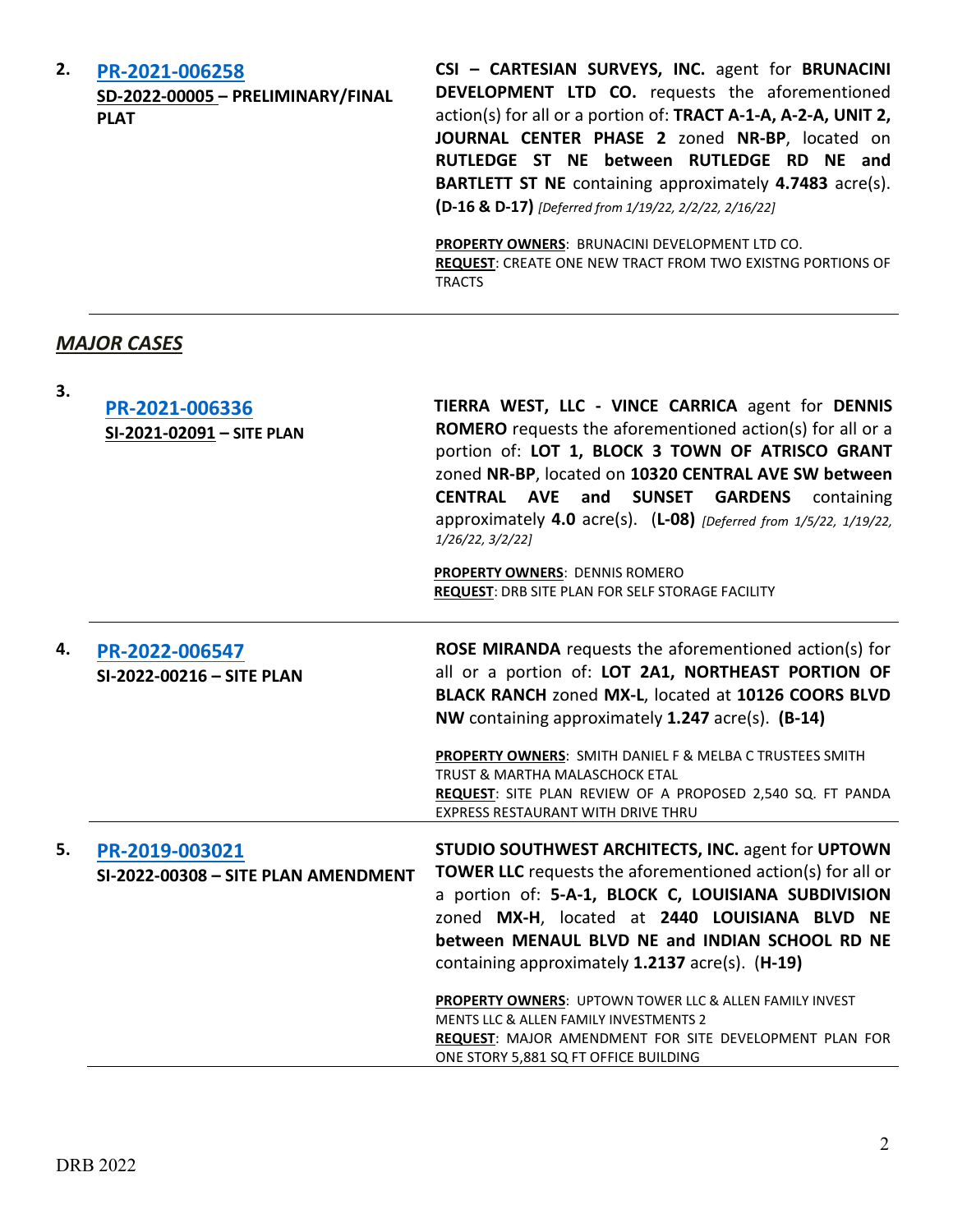## **6. [PR-2020-003688](http://data.cabq.gov/government/planning/DRB/PR-2020-003688/DRB%20Submittals/) SD-2021-00196 – PRELIMINARY PLAT**

**ISAACSON & ARFMAN INC. – FRED ARFMAN/IAN ANDERSON** agent for **GREATER ALBUQUERQUE HABITAT FOR HUMANITY – DOUG CHAMPLIN/BILL REILLY** requests the aforementioned action(s) for all or a portion of: **LOTS 42 THRU 55, DAVID-PEREA-COURSON SUBDIVISION** zoned **R-1B**, located at **62nd ST NW between CLOUDCROFT RD NW and COORS BLVD NW** containing approximately **2.13** acre(s). **(J-11)** *[Deferred from 11/3/21, 11/17/21, 12/1/21, 12/15/21, 1/12/22, 2/2/22]*

#### **PROPERTY OWNERS**: GREATER ALBUQUERQUE HABITAT FOR HUMANITY, LONNIE YANES

**REQUEST**: NEW SINGLE-FAMILY RESIDENTIAL DEVELOPMENT. PLAT WILL REVISE CURRENT LOT LINES, DEDICATE NEW PUBLIC RIGHT OF WAY AND NEW EASEMENTS ASSOCIATED WITH THE DEVELOPMENT.

**7.**

# **[PR-2021-005573](http://data.cabq.gov/government/planning/DRB/PR-2021-005573/DRB%20Submittals/) IDO 2020 SI-2021-01482 – SITE PLAN**

**DEKKER/PERICH/SABATINI – WILL GLEASON** agent for **NETFLIX STUDIOS, LLC, KENNETH FALCON** requests the aforementioned action(s) for all or a portion of: **TRACTS 22- A, 22-B,22-C, 26, N, O, Q-1, Q-2, Q-3, OS-7, R, 17, A-1-A-6, MESA DEL SOL INNOVATION PARK I & II** zoned **PC**, located on **UNIVERSITY BLVD between EASTMAN CROSSING and MESA DEL SOL** containing approximately **162.784** acre(s). **(R-16)** *[Deferred from 9/29/21, 10/20/21, 11/3/21, 11/17/21, 12/1/21, 1/5/22, 1/26/22, 2/9/22, 2/16/22]*

**PROPERTY OWNERS**: CITY OF ALBUQUERQUE, MDS INVESTMENTS **REQUEST**: AN APPROXIMATELY 117.53 ACRE EXPANSION OF THE EXSITING ALBUQUERQUE STUDIOS CAMPUS INCLUDING A NEW PRODUCITON OFFICE, MILL BUILDING AND PRODUCTION SUPPORT SPACES.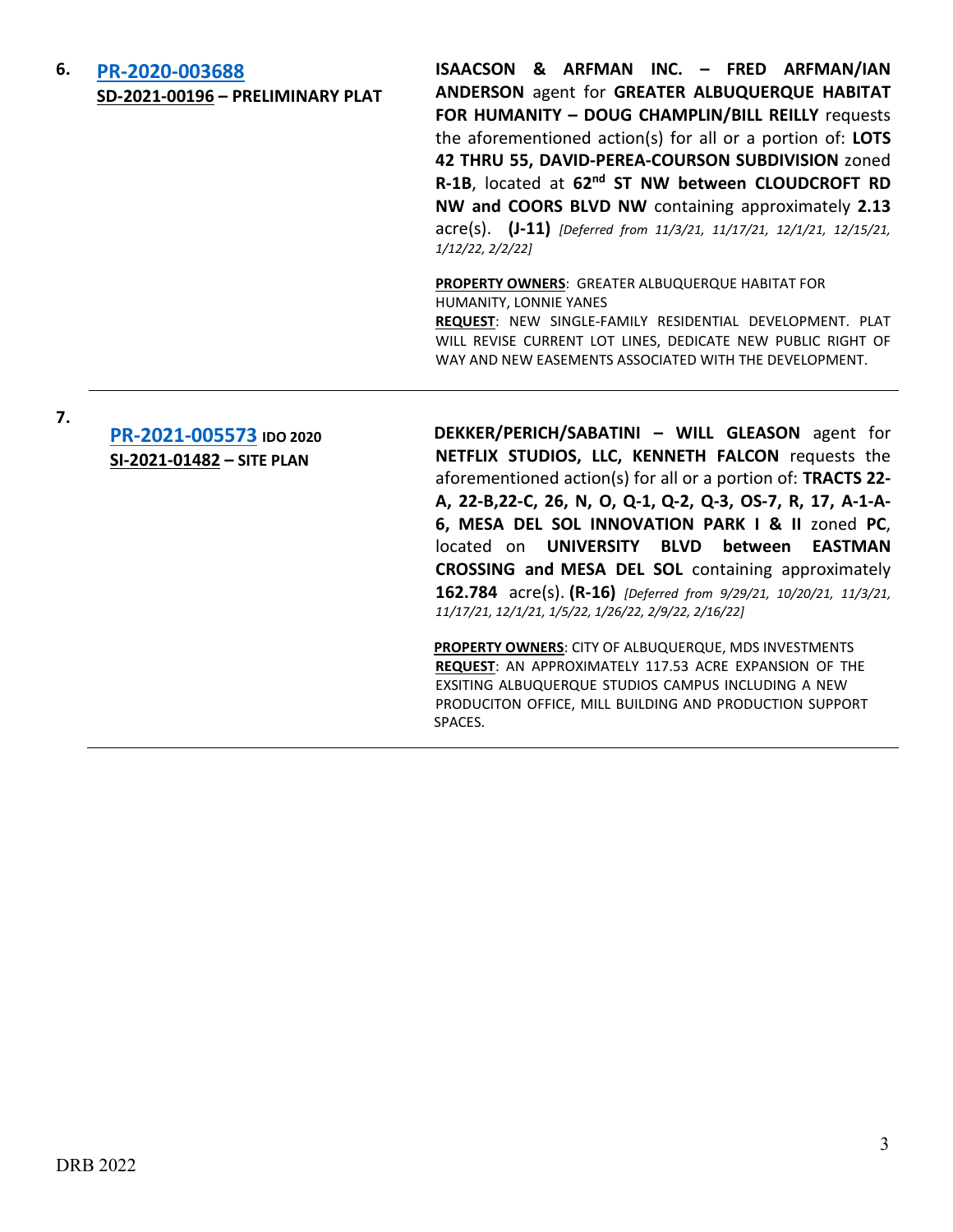**8. [PR-2021-005573](http://data.cabq.gov/government/planning/DRB/PR-2021-005573/DRB%20Submittals/) IDO <sup>2020</sup> SD-2021-00171 – PRELIMINARY PLAT SD-2021-00172 – VACATION OF PUBLIC EASEMENT-22' Public Pedestrian Access SD-2021-00174 – VACATION OF PUBLIC EASEMENT-10' PUE SD-2021-00175 – VACATION OF PUBLIC EASEMENT-30' Public Waterline SD-2021-00176 - VACATION OF PUBLICEASEMENT-40' PNM SD-2021-00177 - VACATION OF PUBLICEASEMENT-Pedestrian access and Drainage SD-2021-00178 - VACATION OF PRIVATE EASEMENT-Private Drainage SD-2021-00179 - VACATION OF PUBLICEASEMENT-Public Waterline studio SD-2021-00180 - VACATION OF PRIVATE EASEMENT-Private access- ABCWUA SD-2021-00181** - **VACATION OF PRIVATE -EASEMENT- Private access-ABCWUA**

**BOHANNAN HUSTON INC.** agent for **NETFLIX STUDIOS, LLC, KENNETH FALCON** requests the aforementioned action(s) for all or a portion of: **TRACTS 22-A,22-B,22-C, 26, N, O, Q-1, Q-2, Q-3, OS-7, R, 17, A-1-A-6, MESA DEL SOL INNOVATION PARK I & II** zoned **PC**, located on **5650 UNIVERSITY BLVD SE** containing approximately **162.78** acre(s). **(R-16)** *[Deferred from 9/29/21, 10/20/21, 11/3/21, 11/17/21, 12/1/21, 1/5/22, 1/26/22, 2/2/22, 2/9/22, 2/16/22]*

**PROPERTY OWNERS**: CITY OF ALBUQUERQUE, MDS INV. **REQUEST**: PRELIMINARY PLAT, VACATIONS OF PRIVATE EASEMENT,VACATIONS OF PUBLIC EASEMENT

**9.**

**[PR-2021-005628](http://data.cabq.gov/government/planning/DRB/PR-2021-005628/DRB%20Submittals/) IDO 2020 SD-2021-00214 – PRELIMINARY PLAT** **BOHANNAN HUSTON INC.** agent for **MDS INVESTMENTS, LLC** requests the aforementioned action(s) for all or a portion of: **TRACT A-1-A-1-A, MESA DEL SOL INNOVATION PARK** zoned **PC**, located on **UNIVERSITY BLVD SE between STRYKER RD and UNIVERSITY BLVD** containing approximately **1598.6338** acre(s). **(R-14, S-14-17, T-15- 17)** *[Deferred from 11/17/21, 12/8/21, 12/15/21, 1/5/22, 1/12/22, 2/2/22, 2/9/22]*

**PROPERTY OWNERS**: MDS INVESTMENTS, LLC

**REQUEST**: PRELIMINARY PLAT AND BULK LAND PLAT FOR FUTURE TRACT N AND THE RE-PLAT OF TRACT A-1-A1-A TO DEDICATE RIGHT OF WAY FOR MESA DEL SOL TOWN CENTER.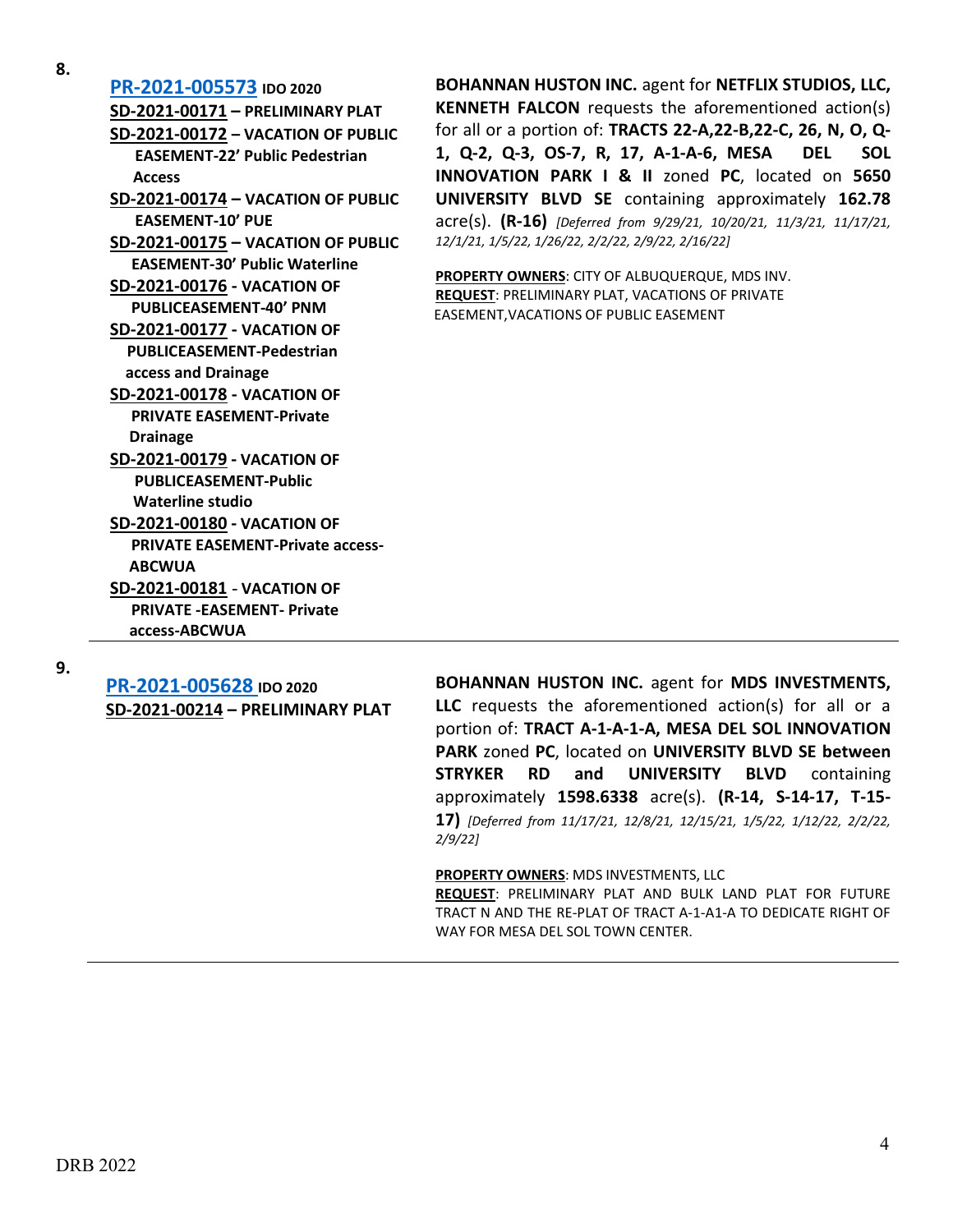| PR-2020-004138 IDO 2019          | HUITT-ZOLLARS INC. - SCOTT EDDINGS agent for QUESTA                    |
|----------------------------------|------------------------------------------------------------------------|
| SD-2021-00151 - PRELIMINARY PLAT | DEL ORO, LLC – TIM MCNANEY<br>requests<br>the                          |
| <b>Sketch plat 3-10-2021</b>     | aforementioned action(s) for all or a portion of: TRACT 3 &            |
|                                  | A-1-A-4, MESA DEL SOL INNOVATION PARK zoned PC,                        |
|                                  | located between SAGAN LOOP and DE KOONING LOOP                         |
|                                  | containing approximately 22.0366 acre(s). (R-15) {Deferred             |
|                                  | from 8/11/21, 9/15/21, 9/29/21, 10/20/21, 11/3/21, 11/17/21, 12/15/21, |
|                                  | 1/5/22, 1/26/22, 2/9/22]                                               |
|                                  | <b>PROPERTY OWNERS: QUESTA DEL ORO LLC / MDS</b>                       |
|                                  | <b>INVESTMENTS</b>                                                     |
|                                  | <b>REQUEST:</b> SINGLE EAMILY RESIDENTIAL SURDIVISION ON               |

**REQUEST**: SINGLE FAMILY RESIDENTIAL SUBDIVISION ON TRACT A-1-A-3. TRACT A-1-A-4 SPLIT FOR EXTENSION OF DEIKENBORN DRIVE

# **11. [PR-2018-001398](http://data.cabq.gov/government/planning/DRB/PR-2018-001398/DRB%20Submittals/)**

**SD-2021-00242 – PRELIMINARY PLAT VA-2021-00447– SIDEWALK WAIVER SD-2021-01966 – EPC FINAL SITE PLAN SIGN OFF**

**JAG PLANNING & ZONING/JUANITA GARCIA** agent for **DARRYL CHITWOOD – ECO GREEN BUILDING** requests the aforementioned action(s) for all or a portion of: **TRACT B, LANDS OF ELLA G. ROSSITER** zoned **PD**, located on **704 GRIEGOS RD NW between 7TH ST NW and 9th ST NW** containing approximately **0.75** acre(s). (**F-14)** *[Deferred from 12/15/12, 1/5/22, 1/26/22, 2/16/22]*

**PROPERTY OWNERS**: DARRYL CHITWOOD **REQUEST**: PRELIMINARY PLAT, SIDEWALK WAIVER

## *MINOR CASES*

**12. [PR-2019-003092](http://data.cabq.gov/government/planning/DRB/PR-2019-003092/DRB%20Submittals/) SD-2022-00009 – PRELIMINARY/FINAL PLAT**

**TIERRA WEST, LLC** agent for **SWCW LLC** requests the aforementioned action(s) for all or a portion of: **LOT 9-A REPLAT OF LOTS 9 & 10, BLOCK 32, RIDGECREST ADDITION**  zoned **MX-M**, located at **1425 SAN MATEO BLVD between SAN MATEO BLVD and GIBSON BLVD** containing approximately**.28** acre(s). **(L-17)** *[Deferred from 2/2/22, 2/16/22]*

**PROPERTY OWNERS**: SWCW LLC **REQUEST**: MINOR PRELIMINARY/FINAL PLAT REVIEW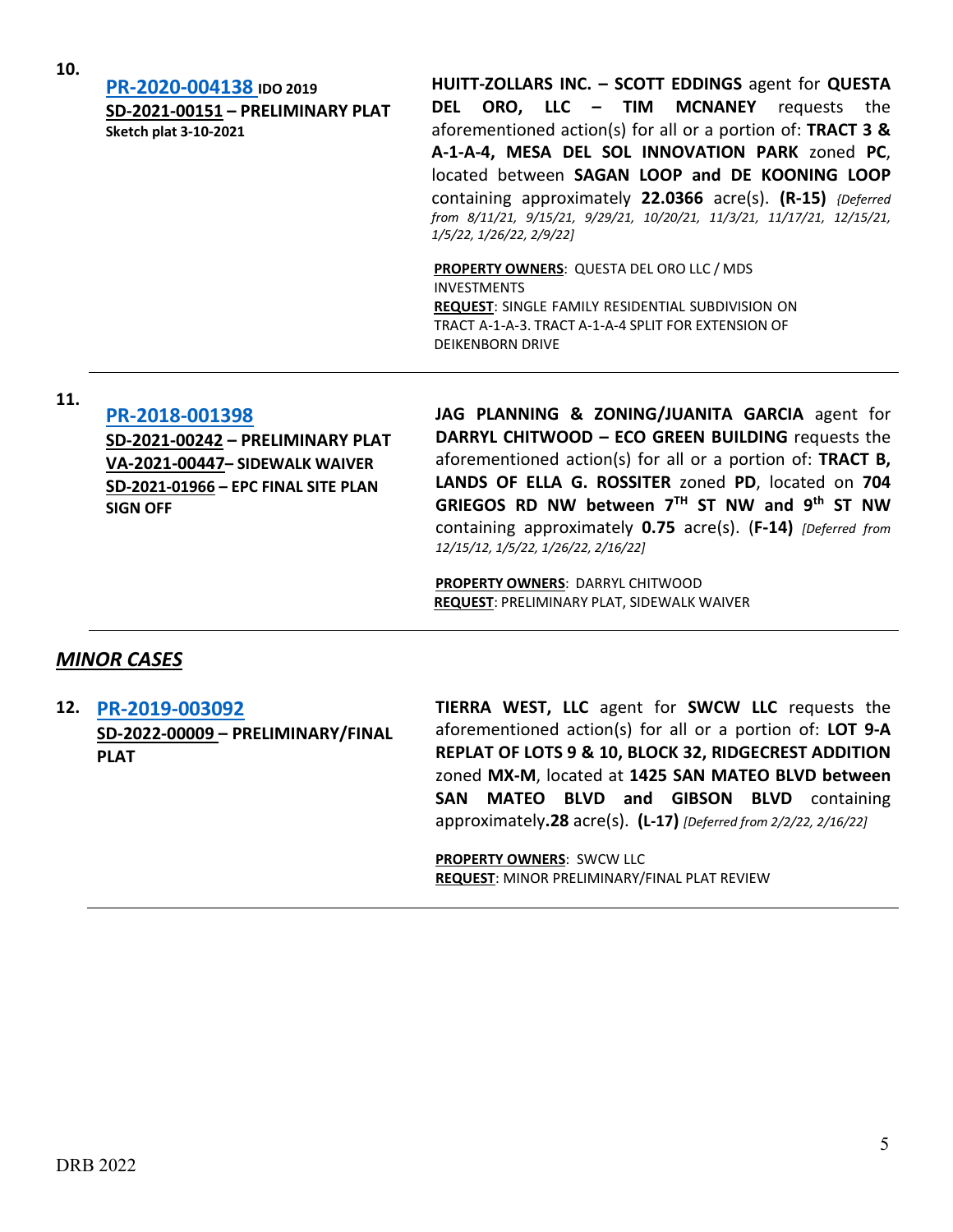| 13. | PR-2022-0006630<br>SD-2022-00024 - VACATION OF PUBLIC<br><b>EASEMENT</b><br>SD-2022-00025 - PRELIMINARY/FINAL<br><b>PLAT</b> | ALDRICH LAND SURVEYING agent for CARMEN SANDOVAL<br>requests the aforementioned action(s) for all or a portion<br>of: LOT 17, OXBOW VILLAGE zoned R-1D, located at 3809<br>OXBOW VILLAGE LN NW containing approximately 0.2240<br>$\arccos$ . (G-11)<br>PROPERTY OWNERS: SANDOVAL CARMEN<br>REQUEST: VACATE PORTION OF REMAINING ABCWUA PUBLIC<br>SANITARY SEWER AND WATERLINE EASEMENT                                                                                                                  |
|-----|------------------------------------------------------------------------------------------------------------------------------|----------------------------------------------------------------------------------------------------------------------------------------------------------------------------------------------------------------------------------------------------------------------------------------------------------------------------------------------------------------------------------------------------------------------------------------------------------------------------------------------------------|
| 14. | PR-2020-004215<br>SD-2022-00028 - PRELIMINARY/FINAL<br><b>PLAT</b>                                                           | WAYJOHN SURVEYING INC. agent for ALBUQUERQUE-<br><b>FIVE</b><br><b>MONTGOMERY</b><br><b>TAKE</b><br><b>LLC</b><br>requests<br>the<br>aforementioned action(s) for all or a portion of: LOT C<br>BLOCK 7, BOYD'S ADDITION zoned MX-L, located at 6201<br><b>MONTGOMERY between SAN PEDRO DR NE and ROBERTA</b><br>PL NE containing approximately 0.5144 acre(s). (F-18)<br>PROPERTY OWNERS: ETHRIDGE PROPERTIES LLC<br>REQUEST: CREATE 2 LOTS FROM 1 EXISTING LOT                                         |
| 15. | PR-2021-006130<br>SD-2022-00029 - PRELIMINARY/FINAL<br><b>PLAT</b>                                                           | WAYJOHN SURVEYING INC. agent for FOX PLAZA LLC<br>requests the aforementioned action(s) for all or a portion<br>of: 4-B & 4-D, TIJERAS PLACE IMPROVEMENT CO. zoned<br>MX-M, located at 201 SAN PEDRO SE between ZUNI RD SE<br>and CENTRAL AVE SE containing approximately 4.8618<br>$\arccos(5)$ . (K-18)<br>PROPERTY OWNERS: FOX PLAZA PARTNERS C/O JAMES A PETERSON<br><b>REQUEST: CREATE 1 LOT FROM 2 EXISTING LOTS</b>                                                                               |
| 16. | PR-2021-005009 IDO 2019<br>SD-2021-00091-<br>PRELIMINARY/FINALPLAT                                                           | WAYJOHN SURVEYING INC. agent(s) for BLAKES LOTA<br><b>BURGER LLC</b> request(s) the aforementioned action(s) for all<br>or a portion of PARCELS 6 THRU 10, ATRISCO BUSINESS<br>PARK zoned MX-M, located at NE Corner of COORS BLVD<br>and FORTUNA ROAD, containing approximately 1.3523<br>acre(s). (J-10) [Deferred from 5/19/21, 7/14/21, 8/4/21, 8/18/21,<br>10/20/21, 12/1/21, 1/5/22. 2/2/22, 2/16/22]<br><b>PROPERTY OWNERS: BLAKE'S LOTABURGER</b><br><b>REQUEST: COMBINE 5 LOTS INTO ONE LOT</b> |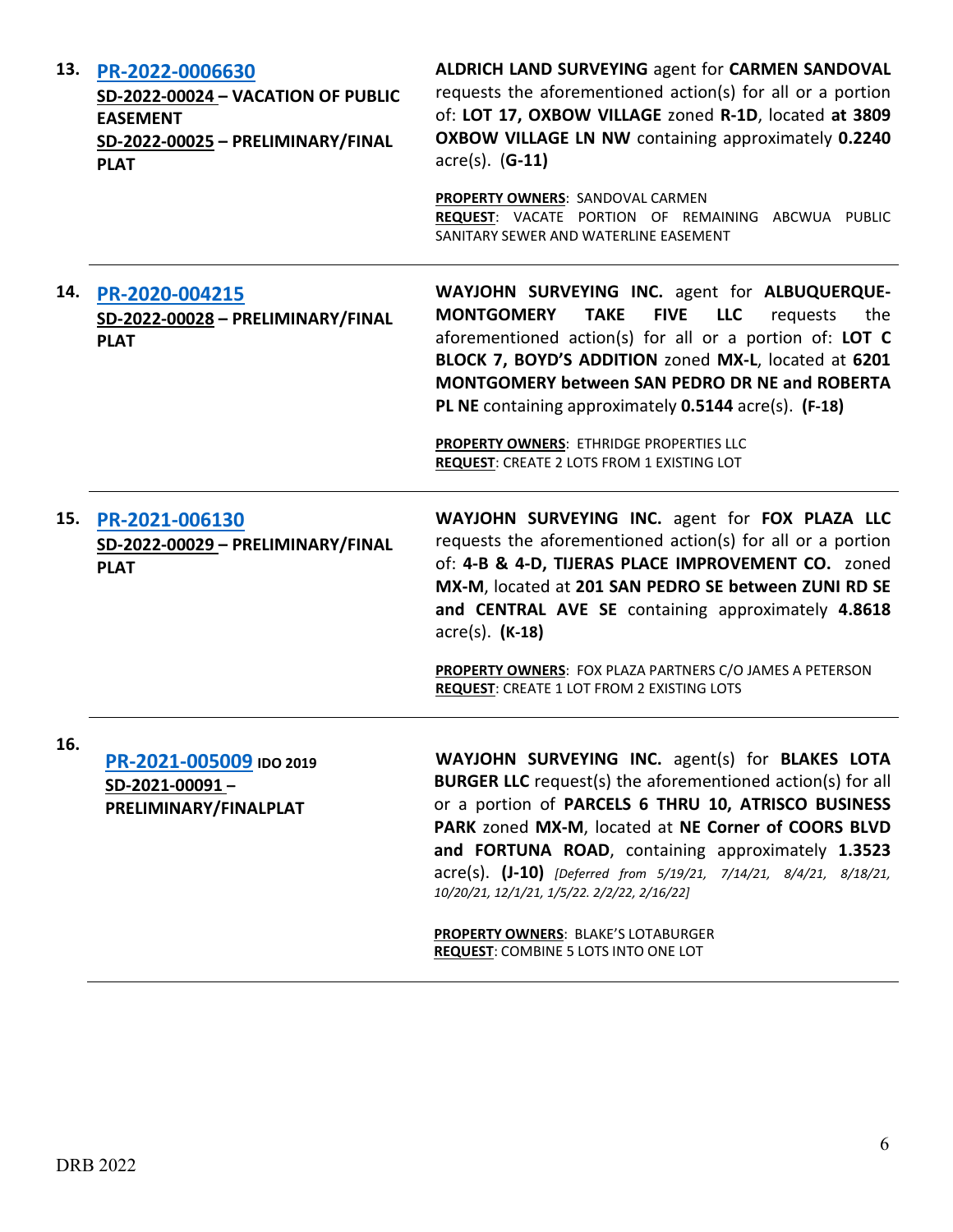| 17. | PR-2021-005864<br>SD-2022-00031- AMENDMENT TO<br><b>INFRASTRUCTURE LIST</b>                           | WOOTEN ENGINEERING agent for RED SKY HOLDINGS<br>requests the aforementioned action(s) for all or a portion<br>of: LOT 12 UNIT 5, AVALON SUBDIVISION zoned NR-BP,<br>located on the EAST SIDE OF 98TH ST between VOLCANO<br>RD NW and BLUEWATER RD NW containing approximately<br>11.0954 $\text{acre}(s)$ . (K-09)                                                                                                                                                         |
|-----|-------------------------------------------------------------------------------------------------------|-----------------------------------------------------------------------------------------------------------------------------------------------------------------------------------------------------------------------------------------------------------------------------------------------------------------------------------------------------------------------------------------------------------------------------------------------------------------------------|
|     |                                                                                                       | PROPERTY OWNERS: MAJEC LLC C/O BUENO FOODS INC ATTN: KEN<br><b>GENCO</b><br>PREVIOUSLY<br>APPROVED<br><b>REQUEST:</b><br><b>MINOR</b><br>CHANGE<br>TO.<br>INFRASTRUCTURE LIST AS REQUIRED BY NMDOT                                                                                                                                                                                                                                                                          |
| 18. | PR-2021-006216<br>SD-2022-00023 - PRELIMINARY/FINAL<br><b>PLAT</b><br>VA-2022-00040 - SIDEWALK WAIVER | ARCH + PLAN LAND USE CONSULTANTS LLC agent for JOHN<br><b>SHAVER/PINON</b><br>CREEK TOWNHOME ASSOCIATION<br>requests the aforementioned action(s) for all or a portion<br>of: LOTS 6 & 74, PINON CREEK zoned R-T, located at 435<br>PINON CREEK SE between FOUR HILLS RD and SERENITY<br><b>CT</b> containing approximately <b>0.635</b> acre(s). ( <b>L-23</b> )<br><b>PROPERTY OWNERS: SHAVER JOHN W</b><br><b>REQUEST: LOT LINE ADJUSTMENT TO ELIMINATE ENCROACHMENT</b> |

## *SKETCH PLATS*

**19. [PR-2022-006627](http://data.cabq.gov/government/planning/DRB/PR-2022-006627/DRB%20Submittals/PR-2022-006627_March_2_2022%20(Sketch)/Application/SOUTH%20BROADWAY%20ACRES.PDF) PS-2022-00027– SKETCH PLAT** **ARCH + PLAN LAND USE CONSULTANTS LLC** agent for **GENERAL ELECTRIC CO.** requests the aforementioned action(s) for all or a portion of: **LOTS 17 THRU 21 & TRACTS 64-A-1-B & 64-A-1-A-4** zoned **NR-LM**, located at **335 WOODWARD RD SE between DESCANSO RD SE and WOODWARD RD SE** containing approximately **15.40** acre(s). **(M-14)**

**PROPERTY OWNERS**: GENERAL ELECTRIC CO C/O EPROPERTY TAX-DEPT 201 **REQUEST**: CREATE 4 LOTS FROM ONE EXITING LOT, GRANT ACCESS AND UTILITY EASEMENT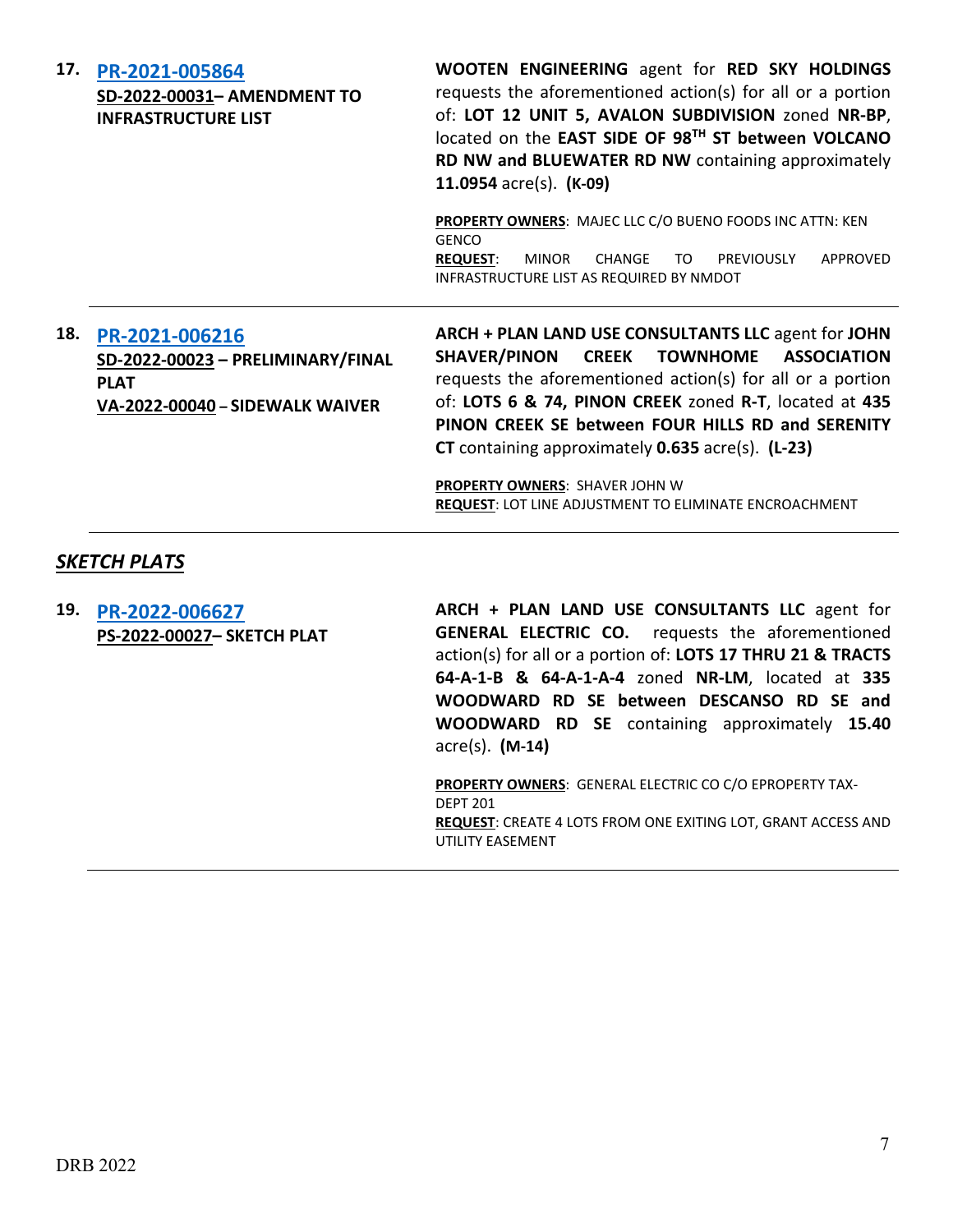| PR-2019-002981<br>PS-2022-00025 - SKETCH PLAT | PROPERTIES, LLC<br><b>BLACKPOINT</b><br>the<br>requests<br>aforementioned action(s) for all or a portion of: TRACT B<br>LOTS 258 THRU 284, BLOCK 23 AND 310 THRU 340 BLOCK<br>28, PERFECTO ARMIJO AND BROTHER ADDITION zoned<br>MX-M, located at 605 LOMAS BLVD NW between 7TH ST<br>NW and 6 <sup>TH</sup> ST NW containing approximately 1.6276<br>$\arccos(5)$ . $(J-14)$<br><b>PROPERTY OWNERS: OSO GRANDE TECHNOLOGIES INC ATTN: DENNIS</b><br><b>JONTZ</b><br>REQUEST: PROPOSED DEMOLITION OF EXISTING BANK AND<br>REDEVELOPMENT WITH CAR WASH AND CAFÉ DRIVE THRU |
|-----------------------------------------------|--------------------------------------------------------------------------------------------------------------------------------------------------------------------------------------------------------------------------------------------------------------------------------------------------------------------------------------------------------------------------------------------------------------------------------------------------------------------------------------------------------------------------------------------------------------------------|
| PR-2020-004370<br>PS-2022-00021 - SKETCH PLAT | <b>TIM BORROR</b> requests the aforementioned action(s) for all<br>or a portion of: 16-A-P2 & 17-A-P2 BLOCK 29 UNIT 2, COAL<br>SUBDIVISION zoned RM-L, located at 619 & 623 14TH ST SW<br>containing approximately 0.1264 acre(s). (K-13)<br><b>PROPERTY OWNERS: UR 14 COAL LLC</b><br>REQUEST: LOT LINE ELIMINATION BETWEEN TWO ADJACENT LOTS TO<br><b>BUILD TOWNHOMES</b>                                                                                                                                                                                              |
| PR-2022-006614<br>PS-2022-00024 - SKETCH PLAT | DOTORE CUSTOM HOMES agent for MICHAEL & EMILY<br>CISNEROS requests the aforementioned action(s) for all or<br>a portion of: LOT 3 BLOCK 12 UNIT 5, VOLCANO CLIFFS<br>SUBDIVISION zoned R-1D, located at 6508 JADE DR<br><b>MOLTON</b><br>ROCK and<br>between<br><b>UNSER</b><br>containing<br>approximately 0.34 acre(s). (E-10)<br>PROPERTY OWNERS: SISNEROS MICHAEL & EMILY<br>REQUEST: VACATION OF 25' PUBLIC DRAINAGE EASEMENT                                                                                                                                       |
| PR-2022-006657<br>PS-2022-00030- SKETCH PLAT  | <b>IMPROVE GROUP</b> agent for <b>B3 DEVELOPMENT LLC</b><br>requests the aforementioned action(s) for all or a portion<br>of: LOTS 1-9 BLOCK 4 ESPERANZA ADDITION zoned MX-L,<br>located at 1000 SAN MATEO BLVD SE between SOUTHERN<br>AVE SE and KATHERYN AVE SE containing approximately<br>1.1472 $\text{acre}(s)$ . (L-17)<br>PROPERTY OWNERS: GALANTER ABE & SALLY<br>REQUEST: RE-PLAT 9 RESIDENTIAL LOTS INTO 1 SINGLE LOT FOR 32<br>UNIT MULTI-FAMILY HOUSING DEVELOPMENT WITH 12,000 SQ FT OF<br><b>COMMERCIAL SPACE</b>                                         |
|                                               |                                                                                                                                                                                                                                                                                                                                                                                                                                                                                                                                                                          |

### **Other Matters**

**Action Sheet Minutes – February 16, 2022**